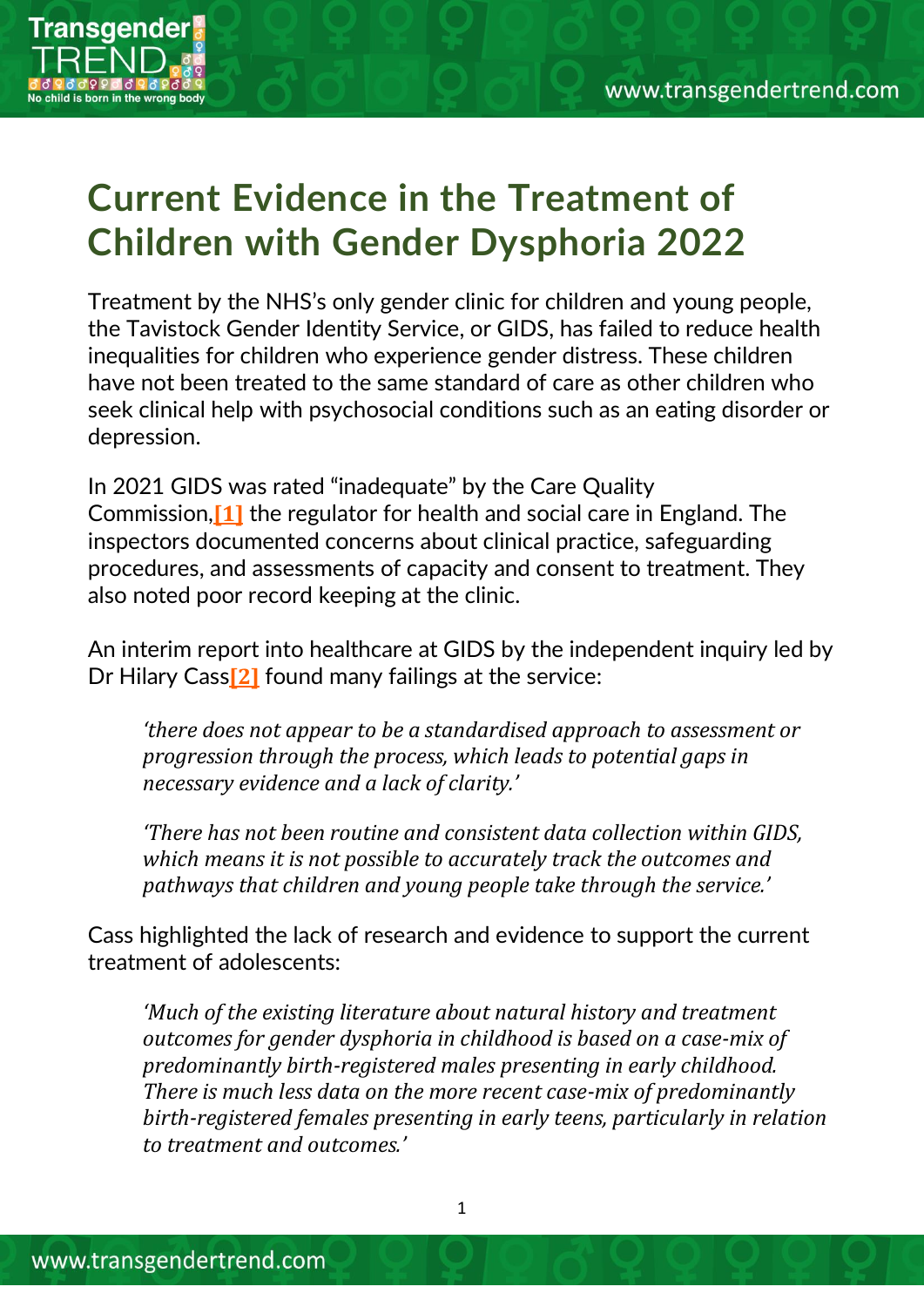

The report highlights concerns from therapists and clinicians about the unquestioning and non-exploratory 'affirmative' approach, often driven by child and parent expectations, and the extent of social transition, while evidence on the appropriate management of children and young people with gender distress is inconclusive both nationally and internationally.

*'Primary and secondary care staff have told us that they feel under pressure to adopt an unquestioning affirmative approach and that this is at odds with the standard process of clinical assessment and diagnosis that they have been trained to undertake in all other clinical encounters.'*

The report recognises that we have the least information about the largest group – females developing gender distress in the early teen years – and that older studies do not relate to this group. Lack of data together with the different sociocultural climate of recent years and the complex needs of this group (which includes an overrepresentation of neurodiverse and looked after children) means that it is too early to assess long-term outcomes. The report acknowledges: "There is a limit as to how much certainty one can achieve in late teens" and "young people may not reach a settled gender expression until their mid-20s."

The National Institute for Health and Care Excellence (NICE) published two evidence reviews in 2020 on treatments for children and adolescents with gender dysphoria.

The conclusion of the evidence review of Gonadotrophin releasing hormone analogues for children and adolescents with gender dysphoria was:

*'The results of the studies that reported impact on the critical outcomes of gender dysphoria and mental health (depression, anger and anxiety), and the important outcomes of body image and psychosocial impact (global and psychosocial functioning) in children and adolescents with gender dysphoria are of very low certainty using modified GRADE. They suggest little change with GnRH analogues from baseline to follow-up.'[\[3\]](https://www.transgendertrend.com/current-evidence-part-2/?preview_id=22089&preview_nonce=22b5cba853&preview=true#_ftn3)*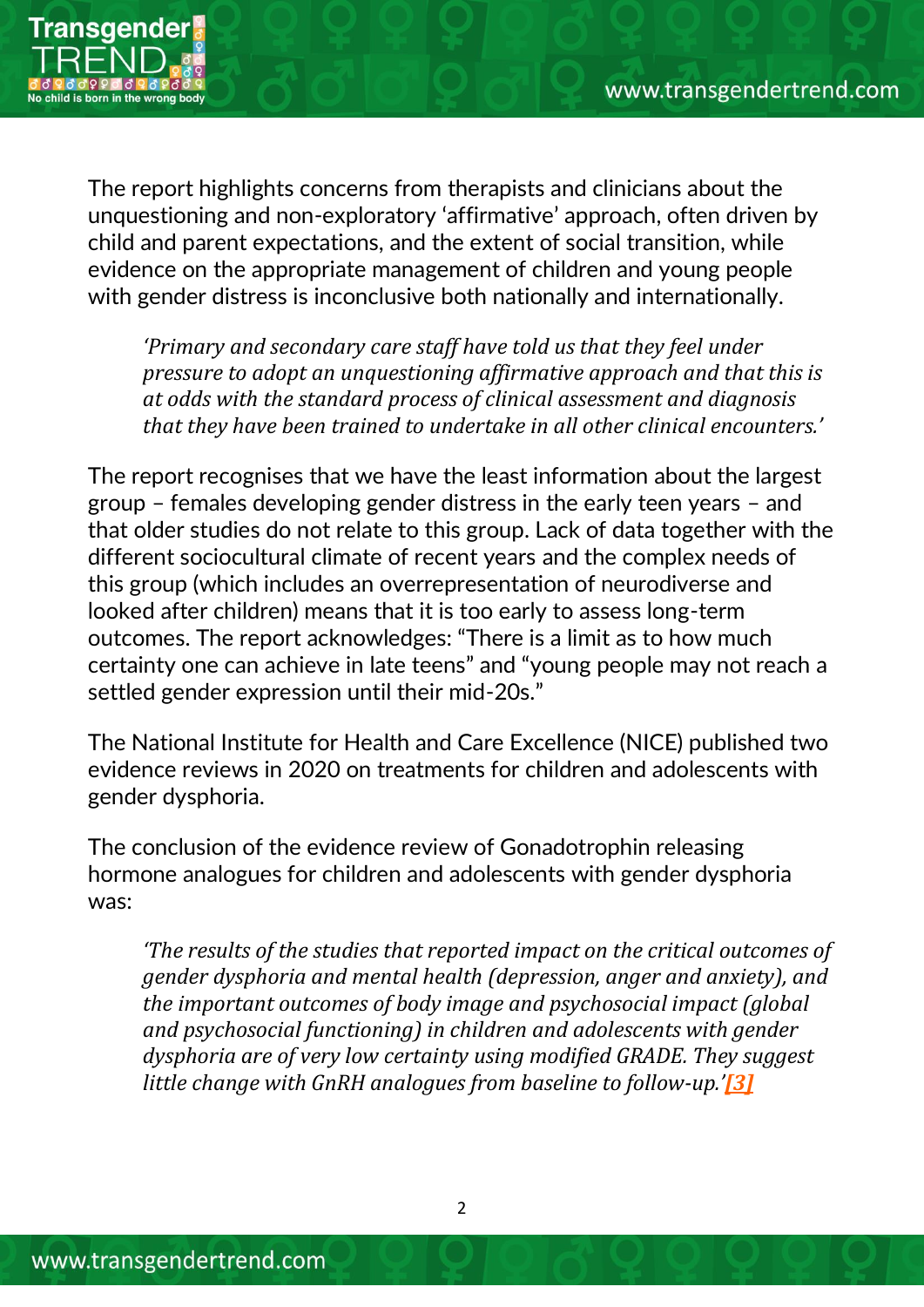

The conclusion of the review of Gender-affirming hormones for children and adolescents with gender dysphoria was:

*'This evidence review found limited evidence for the effectiveness and safety of gender affirming hormones in children and adolescents with gender dysphoria, with all studies being uncontrolled, observational studies, and all outcomes of very low certainty. Any potential benefits of treatment must be weighed against the largely unknown long-term safety profile of these treatments.'[\[4\]](https://www.transgendertrend.com/current-evidence-part-2/?preview_id=22089&preview_nonce=22b5cba853&preview=true#_ftn4)*

Both reviews specified the need for studies on short and long term safety and adverse effects of puberty blockers and cross-sex hormones, including the impact of blockers on bone density and cognitive development and reversibility of effects if the drug is withdrawn. For cross-sex hormones, studies are needed to assess whether such treatment causes acute sideeffects, including clinically relevant derangement in renal and liver function tests, lipids, glucose, insulin and glycosylated haemoglobin, cognitive development and functioning.

Studies are also needed on the physical implications of detransitioning, e.g. "delay in the attainment of peak bone mass, attenuation of peak bone mass, permanent physical effects."

*'De-transition: The proportion of patients who de-transition following the commencement of gender-affirming hormone treatment and the reasons why. This outcome is important to patients because there is uncertainty about the short and long term safety and adverse effects of genderaffirming hormones in children and adolescents with gender dysphoria.'*

Lack of follow-up data, and lack of long-term follow-up data for the current cohort accessing hormone interventions at the GIDS means we cannot assess how many children will regret medical transition. There is a lack of research into detransitioners but two recent studies have provided some information.

Littman (2020) found that: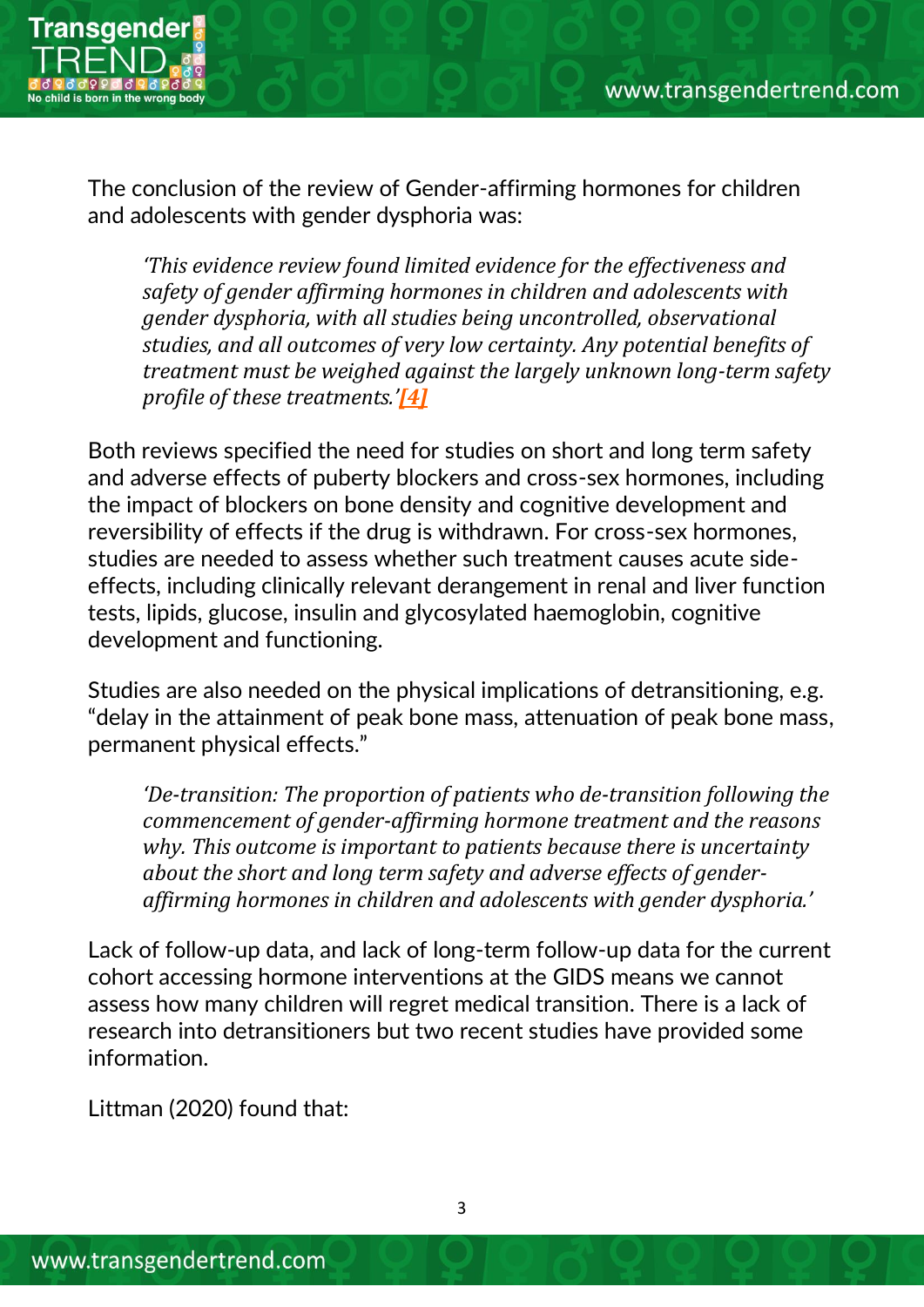

*'Some were harmed by transition and detransitioned because they concluded that their gender dysphoria was caused by trauma, a mental health condition, internalized homophobia, or misogyny—conditions that are not likely to be resolved with transition. These findings highlight the complexity of gender dysphoria and suggest that, in some cases, failure to explore co-morbidities and the context in which the gender dysphoria emerged can lead to misdiagnosis, missed diagnoses, and inappropriate gender transition.'[\[5\]](https://www.transgendertrend.com/current-evidence-part-2/?preview_id=22089&preview_nonce=22b5cba853&preview=true#_ftn5)*

## *V*andenbussche (2021) found:

*'The results showed important psychological needs in relation to gender dysphoria, comorbid conditions, feelings of regret and internalized homophobic and sexist prejudices. It was also found that many detransitioners need medical support notably in relation to stopping/changing hormone therapy, surgery/treatment complications and reversal interventions.'[\[6\]](https://www.transgendertrend.com/current-evidence-part-2/?preview_id=22089&preview_nonce=22b5cba853&preview=true#_ftn6)*

A study in 2021 from a UK adult gender clinic found a 6.9% detransition rate.**[\[7\]](https://www.transgendertrend.com/current-evidence-part-2/?preview_id=22089&preview_nonce=22b5cba853&preview=true#_ftn7)** As there was also (as is typical in these studies) a large loss to follow-up, the report concluded:

## *'Detransitioning might be more frequent than previously reported.'*

One detransitioner, Keira Bell, took her case to the High Court in 2020**[\[8\]](https://www.transgendertrend.com/current-evidence-part-2/?preview_id=22089&preview_nonce=22b5cba853&preview=true#_ftn8)** to challenge the Tavistock GIDS on the lack of investigation and mental health support before she was prescribed puberty blockers. The court in their judgment supported Bell's claim that children are unable to give fully-informed consent to such treatment. Although the Tavistock was successful in a later appeal against the judgment, the Appeal Court's findings were on the basis that informed consent was not an issue to be decided by the courts.

In the same year the Tavistock published the results of their Early Intervention trial.**[\[9\]](https://www.transgendertrend.com/current-evidence-part-2/?preview_id=22089&preview_nonce=22b5cba853&preview=true#_ftn9)** Its findings confirmed one of the points made in the Keira Bell court judgment: that puberty blockers almost always lead to treatment with cross-sex hormones. In this study, of 44 participants 43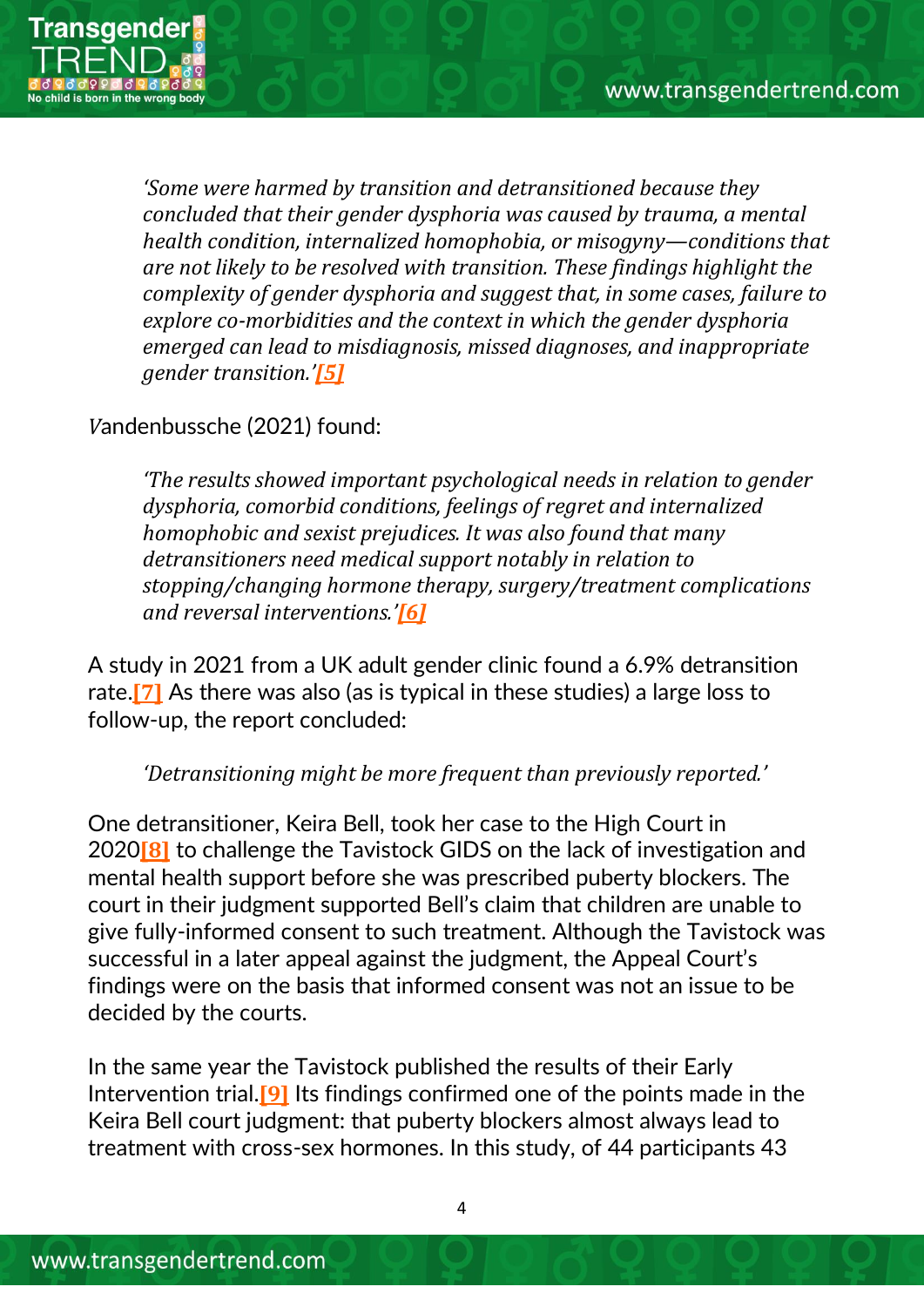

(98%) went on to take cross-sex hormones. The overall finding of the study was that GnRHa treatment brought no measurable benefit nor harm to psychological function in these young people with gender dysphoria. In an analysis of the study**[\[10\]](https://www.transgendertrend.com/current-evidence-part-2/?preview_id=22089&preview_nonce=22b5cba853&preview=true#_ftn10)** Professor Michael Biggs points out that failure to disaggregate by sex means that the study can't discern different patterns for boys and girls. In an earlier investigation**[\[11\]](https://www.transgendertrend.com/current-evidence-part-2/?preview_id=22089&preview_nonce=22b5cba853&preview=true#_ftn11)**, Professor Biggs found a disturbing outcome for children after a year on GnRHa:

*'a significant increase was found in the first item "I deliberately try to hurt or kill self'.*

In this investigation it was also revealed that girls' body image worsened following GnRHa, while boys' body image improved.

The idea that puberty blockers are simply a 'pause button' that gives children time to think was put to rest in a report by the Health Research Authority into its role in granting ethical approval for the Early Intervention trial.**[\[12\]](https://www.transgendertrend.com/current-evidence-part-2/?preview_id=22089&preview_nonce=22b5cba853&preview=true#_ftn12)** The report's finding was:

*'It would have reduced confusion if the purpose of the treatment had been described as being offered specifically to children demonstrating a strong and persistent gender identity dysphoria at an early stage in puberty, such that the suppression of puberty would allow subsequent cross-sex hormone treatmentwithout the need to surgically reverse or otherwise mask the unwanted physical effects of puberty in the birth gender. The present study was not designed to investigate the implications on persistence or desistence of offering puberty suppression to a wider range of patients, it was limited to a group that had already demonstrated persistence and were actively requesting puberty blockers.'*

In other words, the purpose of puberty blockers is to enable a child to 'pass' as the opposite sex, and they are now being used for a completely new cohort of adolescents who have developed late-onset gender dysphoria, a group for which there is insufficient research.

Even the Dutch researchers, who pioneered the use of puberty blockers for children with gender dysphoria, have expressed concerns that treatment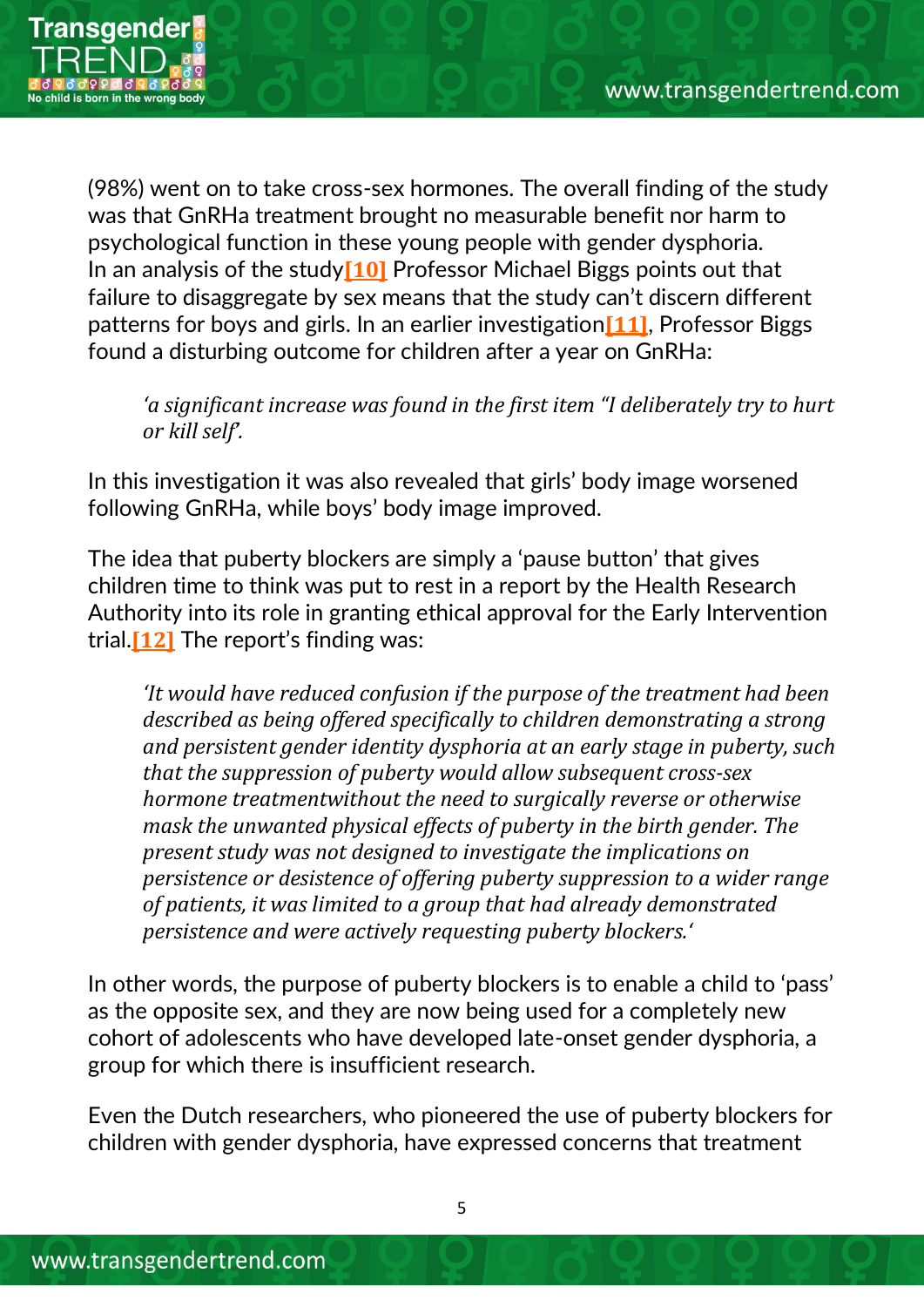

for one distinct group (who experienced gender confusion early in life) is now being used for a completely new cohort (whose distress begins at adolescence) without proper understanding, and suggests that additional mental health support may be more appropriate. (deVries, 2020)**[\[13\]](https://www.transgendertrend.com/current-evidence-part-2/?preview_id=22089&preview_nonce=22b5cba853&preview=true#_ftn13)**

*'This raises the question whether the positive outcomes of early medical interventions also apply to adolescents who more recently present in overwhelming large numbers for transgender care, including those that come at an older age, possibly without a childhood history of GI. It also asks for caution because some case histories illustrate the complexities that may be associated with later-presenting transgender adolescents and describe that some eventually detransition.'*

Dr Thomas Steensma, who helped develop and implement the "Dutch protocol" has made public statements about the lack of research in this area.**[\[14\]](https://www.transgendertrend.com/current-evidence-part-2/?preview_id=22089&preview_nonce=22b5cba853&preview=true#_ftn14)**

*'Little research has been done on the treatment with puberty inhibitors and hormones in young people. Therefore, it is also seen as experimental. We are one of the few countries in the world that continues to conduct research into this. In Great Britain, for example, only now, for the first time in all those years, a study has been published on a small group of transgender people. This makes it so difficult, almost all investigations come from ourselves.'*

In the last few years we have also seen doubts about the safety and efficacy of puberty blockers expressed by health services in other countries, among them France**[\[15\]](https://www.transgendertrend.com/current-evidence-part-2/?preview_id=22089&preview_nonce=22b5cba853&preview=true#_ftn15)**, Australia**[\[16\]](https://www.transgendertrend.com/current-evidence-part-2/?preview_id=22089&preview_nonce=22b5cba853&preview=true#_ftn16)**, Sweden**[\[17\]](https://www.transgendertrend.com/current-evidence-part-2/?preview_id=22089&preview_nonce=22b5cba853&preview=true#_ftn17)** and Finland**[\[18\]](https://www.transgendertrend.com/current-evidence-part-2/?preview_id=22089&preview_nonce=22b5cba853&preview=true#_ftn18)** and guidelines and recommendations have been changed. The Florida Dept of Health fact-checked evidence and concluded:

*'Social gender transition should not be a treatment option for children or adolescents. Anyone under 18 should not be prescribed puberty blockers or hormone therapy. Gender reassignment surgery should not be a treatment option for children or adolescents.'[\[19\]](https://www.transgendertrend.com/current-evidence-part-2/?preview_id=22089&preview_nonce=22b5cba853&preview=true#_ftn19)*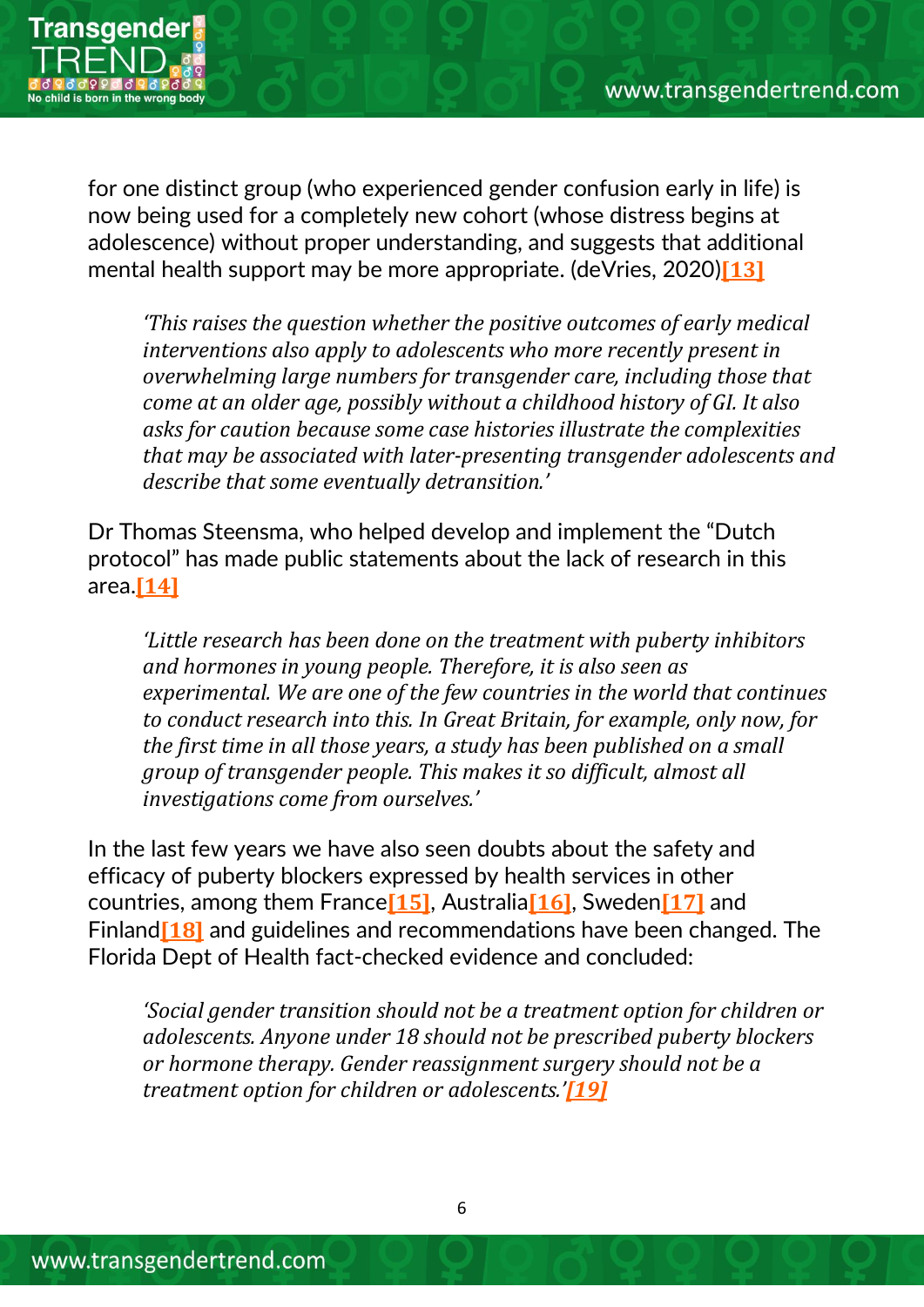

Leading US transgender clinicians from WPATH**[\[20\]](https://www.transgendertrend.com/current-evidence-part-2/?preview_id=22089&preview_nonce=22b5cba853&preview=true#_ftn20)** have also expressed concerns about prescribing puberty suppressing drugs to children and teens without proper investigation into individual circumstances and underlying issues.

One pioneer of medical transition in the US, Erica Anderson, has validated the questions posed by Lisa Littman's study, around social contagion particularly affecting teenage girls:

*'She has helped hundreds of teens transition. But she has also come to believe that some children identifying as trans are falling under the influence of their peers and social media and that some clinicians are failing to subject minors to rigorous mental health evaluations before recommending hormones or surgeries.'[\[21\]](https://www.transgendertrend.com/current-evidence-part-2/?preview_id=22089&preview_nonce=22b5cba853&preview=true#_ftn21)*

All emerging evidence suggests the need for caution in prescribing hormone interventions for children and for more rigorous assessment and diagnosis, in line with all other paediatric mental health services. The role of activists in promoting an unquestioning 'gender affirmative' approach**[\[22\]](https://www.transgendertrend.com/current-evidence-part-2/?preview_id=22089&preview_nonce=22b5cba853&preview=true#_ftn22)** and in adding 'gender identity' to the professional practice guide, the Memorandum of Understanding on Conversion Therapy**[\[23\]](https://www.transgendertrend.com/current-evidence-part-2/?preview_id=22089&preview_nonce=22b5cba853&preview=true#_ftn23)** has resulted in fear amongst counsellors and therapists in providing proper therapeutic investigation and exploration, and ultimately a failure of care for gender dysphoric children and adolescents.

The Cass Interim Report states:

*'From the point of entry to GIDS there appears to be predominantly an affirmative, non-exploratory approach, often driven by child and parent expectations and the extent of social transition that has developed due to the delay in service provision.'*

The report recommends:

*'A fundamentally different service model is needed which is more in line with other paediatric provision, to provide timely and appropriate care*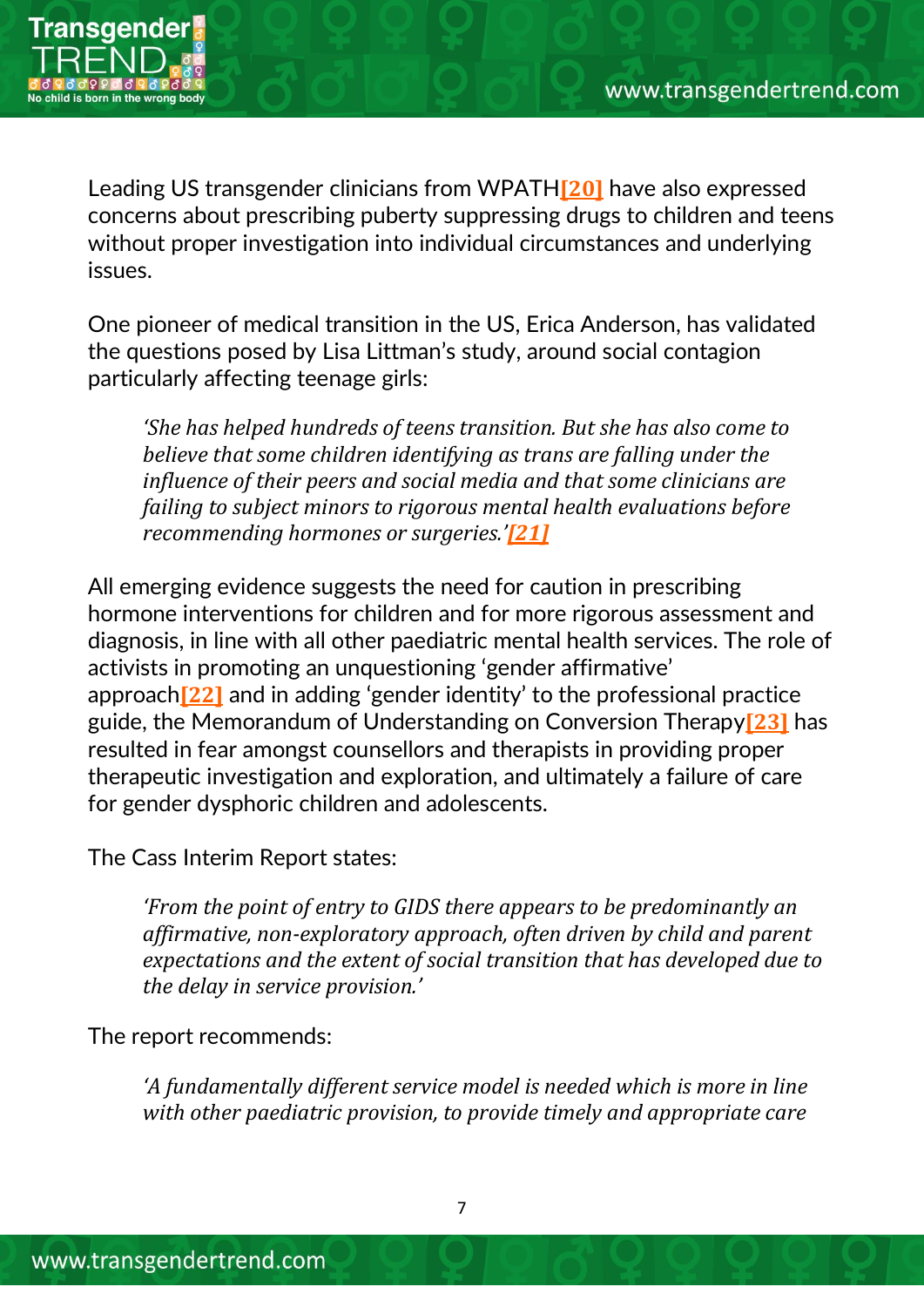

*for children and young people needing support around their gender identity.'*

*References*

[1]https://www.cqc.org.uk/news/releases/care-quality-commissiondemands-improved-waiting-times-tavistock-portman-nhs

[2] https://cass.independent-review.uk/publications/interim-report/

[3] Evidence Review: Gonadotrophin releasing hormone analogues for children and adolescents with gender dysphoria

[4] Evidence Review: Gender-affirming hormones for children and adolescents with gender dysphoria

[5] https://link.springer.com/content/pdf/10.1007/s10508-021-02163 w.pdf

[6] https://www.tandfonline.com/doi/full/10.1080/00918369.2021.191947 9

[7]https://www.cambridge.org/core/journals/bjpsych-open/article/accessto-care-and-frequency-of-detransition-among-a-cohort-discharged-by-a-uknational-adult-gender-identity-clinic-retrospective-casenotereview/3F5AC1315A49813922AAD76D9E28F5CB

[8] https://www.judiciary.uk/wp-content/uploads/2020/12/Bell-v-Tavistock-Judgment.pdf

[9] https://journals.plos.org/plosone/article?id=10.1371/journal.pone.0243 894

[10]https://www.transgendertrend.com/the-tavistocks-experiment-withpuberty-blockers-part-5-the-belated-results/ [11] https://www.transgendertrend.com/tavistock-experiment-puberty-

blockers-update/

8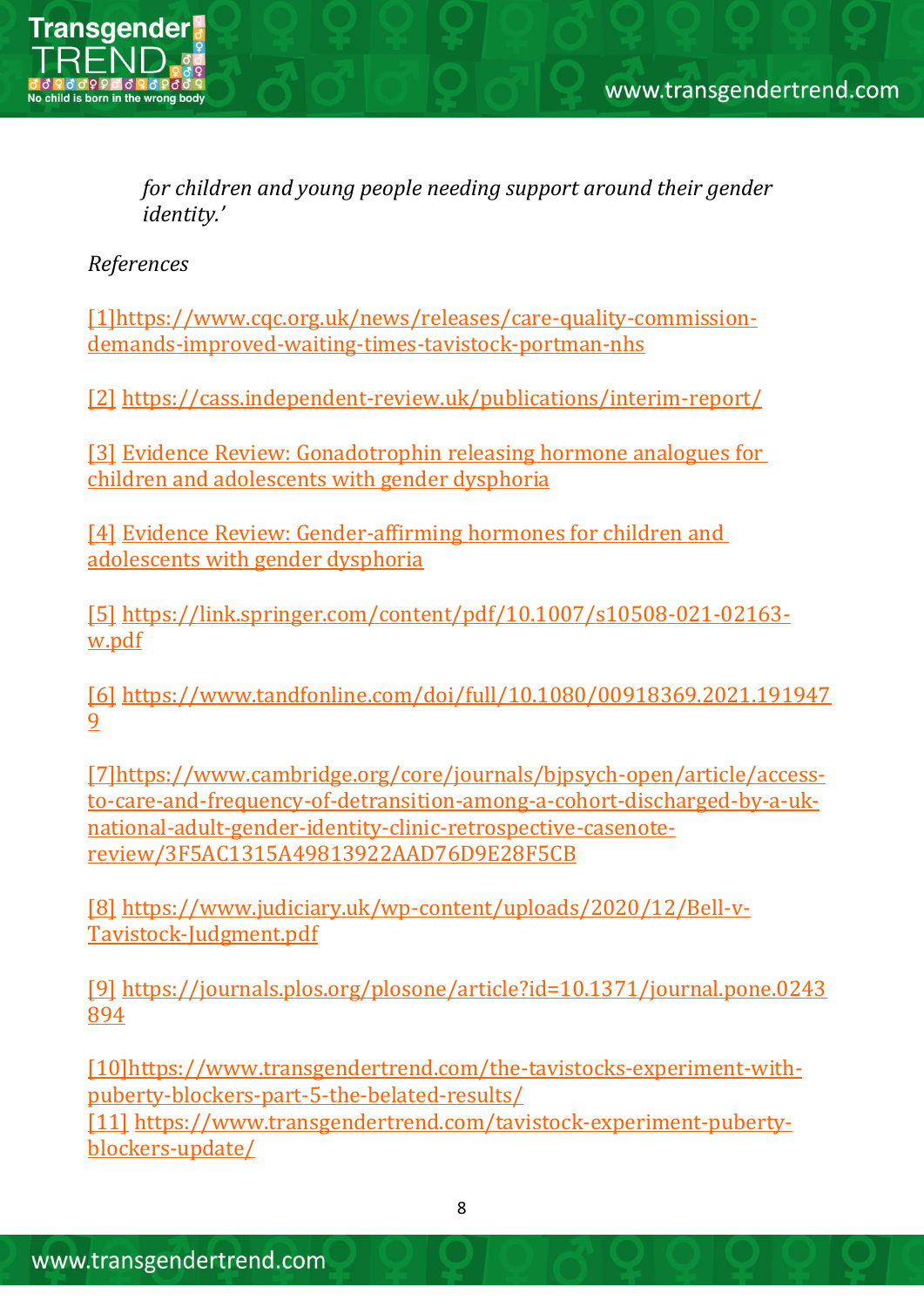

[12]https://www.transgendertrend.com/health-research-authority-pubertyblockers-commit-children-permanent-physical-transition/

[13]https://publications.aap.org/pediatrics/article/146/4/e2020010611/79 688/Challenges-in-Timing-Puberty-Suppression-for

[14]https://www.ad.nl/nijmegen/dringend-meer-onderzoek-nodig-naartransgenderzorg-aan-jongeren-waar-komt-de-grote-stroom-kinderenvandaan~aec79d00/?referrer=https%3A%2F%2Ft.co%2F&cb=a0f5317e00a 64c883cec906d9d303d79&auth\_rd=1

[15] https://segm.org/France-cautions-regarding-puberty-blockers-andcross-sex-hormones-for-youth

[16] https://journals.sagepub.com/doi/full/10.1177/26344041211010777# .YIc\_RaJBvsE.twitter

[17] https://genspect.org/breaking-sweden-drastically-changes-protocolprioritizes-psychotherapy/

[18] https://genderreport.ca/finland-strict-guidelines-for-treating-genderdysphoria/

[19]https://www.floridahealth.gov/\_documents/newsroom/pressreleases/2022/04/20220420-gender-dysphoriaguidance.pdf?utm\_source=floridahealth.gov&utm\_medium=referral&utm\_ca mpaign=newsroom&utm\_content=article&url\_trace\_7f2r5y6=https://www.fl oridahealth.gov/newsroom/2022/04/20220420-gender-dysphoria-pressrelease.pr.html

[20]https://www.medscape.com/viewarticle/963269?uac=320792CJ&faf=1 &sso=true&impID=3884812&src=WNL\_infocu3\_211218\_MSCPEDIT#vp\_6 [21] https://www.latimes.com/world-nation/story/2022-04-12/atransgender-psychologist-reckons-with-how-to-support-a-new-generationof-trans-teens